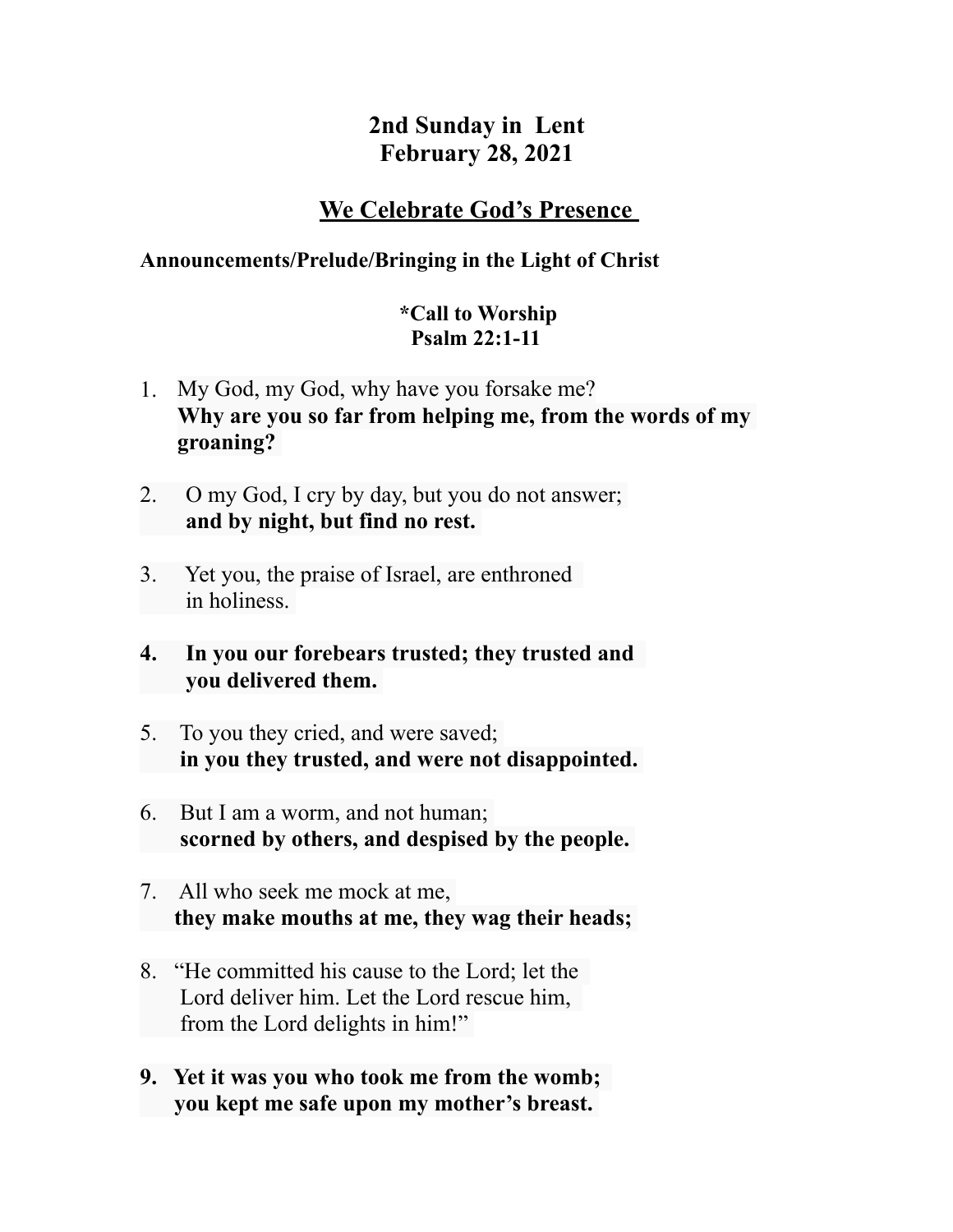10. Upon you I was cast from my birth, and since my mother bore me, you have been my God.

## **11. Do not be far from me, for trouble is near and there is none to help.**

**Hymn** "Must Jesus Bear the Cross Alone" Hymn #424

**Opening Prayer** 

**God, your Son Jesus Christ bore the cross for our salvation and was raised from the dead for the redemption of the world. Give us the courage to take up our cross and follow him, that through his grace we may accept the cost of faithful discipleship and receive the joy of everlasting life with Christ, who lives with you and the Holy Spirit, one God, now and forever. Amen.** 

**Joys/Concerns/Pastoral Prayer/The Lord's Prayer** Bishop Trimble, Rev. Russ Abel (CS), Pastor Chris & Family**,** 

**Laura Apostal, John Ferguson (Barber), Family of Kay Woodrum (Darrin),** Connie & Smitty Rozman, Charlie Greiwe, Nancy Dinnen, Hoagy Wright, Carolyn Giugni, Naomi Melia, Linda Amberger, Ted Hartshorn, Connie Summers, Elaine Wessling, Teachers and Students, **Les Smith,** Darrin and Trish Woodrum, Matt Litton, Ginny Hartshorn, MacKenzie Kramer, Andrew Murphy (Matt Trossman), Lesa Worthington (Dixie Butte), Rev. Charles Flory, Denny Harmeyer, Anthony Pemberton (Naomi Melia), Steve Brinkman (Mary Kay Roberts), Janice Schein, Barb Schwartz, Mary Linger, Karl Hinkle, Owen Lewis, Jackie Schaefer (Wright), Cody Ryan (Hisrich), Dee Dudgeon, Edie & Wilbur Zimmer, Our Children and Youth, Batesville Community, Safe Passage, People in the Armed Forces, Irene Fitzpatrick (Chateau), Susan Wonnell (Chateau), Betty Schaefer (St. Andrews), Patty McFall (Stutler, Otterbein Retirement), Bill Hisrich (The Waters).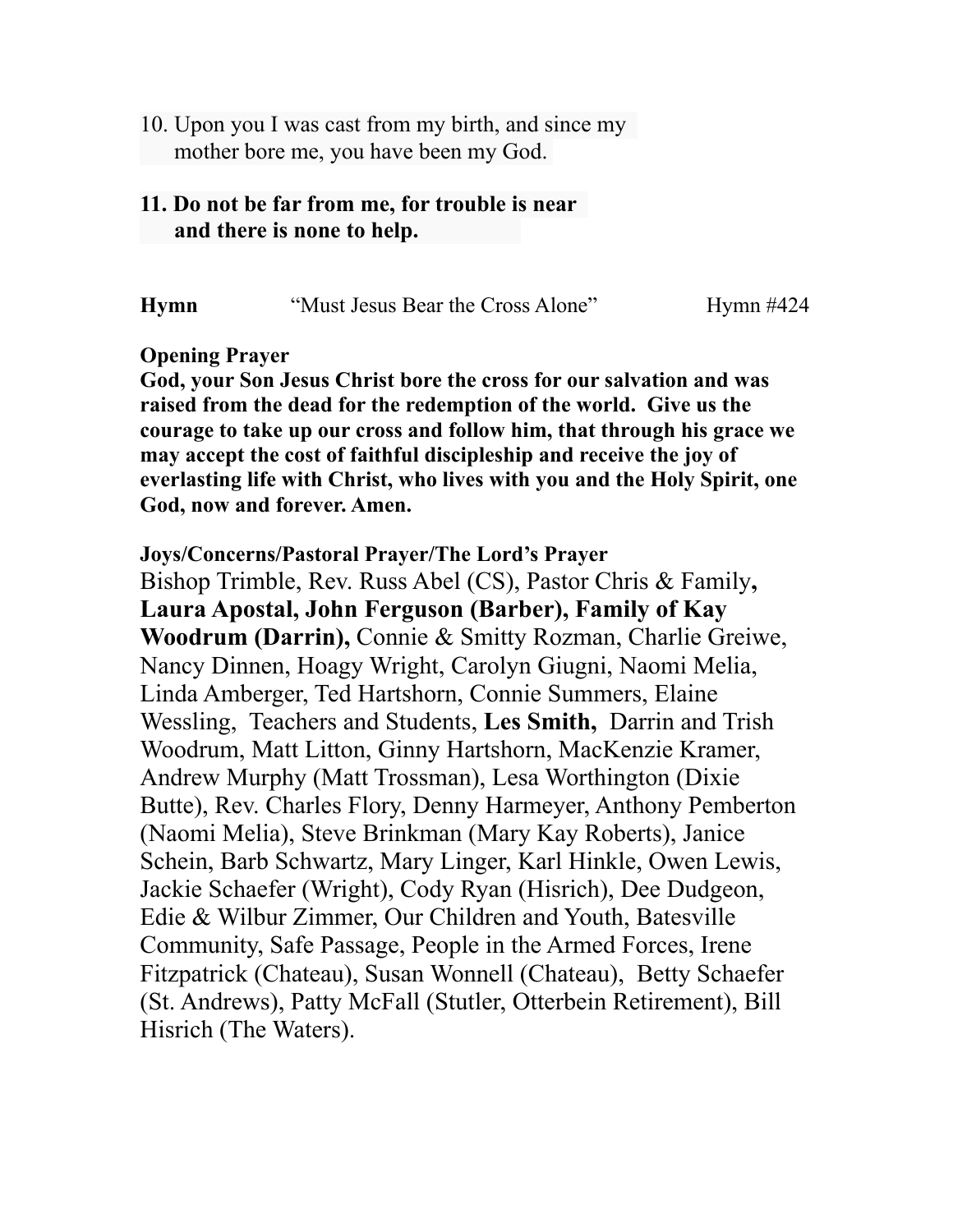**Our Father, which art in heaven, hallowed be thy Name. Thy Kingdom come, Thy will be done, on earth, as it is in heaven. Give us this day our daily bread and forgive us our trespasses, as we forgive those who trespass against us. And lead us not into temptation, but deliver us from evil. For thine is the kingdom, the power, and the glory, for ever. Amen.**

| Hymn                     | "Faith, While Trees are Still in Blossom" | Hymn $#508$ |
|--------------------------|-------------------------------------------|-------------|
| <b>Scripture Reading</b> | Romans $4:13-20$                          | vs. 1, 2, 5 |

# **We Celebrate God's Gift's**

#### **Invitation to the Offer**

What will it profit us to gain the whole world and forfeit our life? With all humility let us make our offering to God, trusting not in worldly gain, but in God's sustaining grace.

#### **Doxology**

#### **Prayer of Dedication**

**Almighty God, we thank you for the covenant you established with Abraham and Sarah, which you have opened to us through Jesus Christ our Lord. Accept these offering with the dedication of our lives, that we may be for the world a sign of your abiding love and a testament to your enduring promise. In Christ, by the power of the Holy Spirit, all honor and glory are yours, Almighty God, now and forever. Amen.** 

## **We Hear the Word of God**

| <b>Scripture</b>          | Matthew $4:5-7$    |                          |  |  |
|---------------------------|--------------------|--------------------------|--|--|
| <b>LENT SERMON SERIES</b> |                    |                          |  |  |
| <b>Message</b>            | "Motivation"       | <b>Rev. Chris Renick</b> |  |  |
| <b>Hymn</b>               | "On Eagle's Wings" | Hymn $\#143$             |  |  |
|                           |                    | vs. 1, 4                 |  |  |

**Benediction**